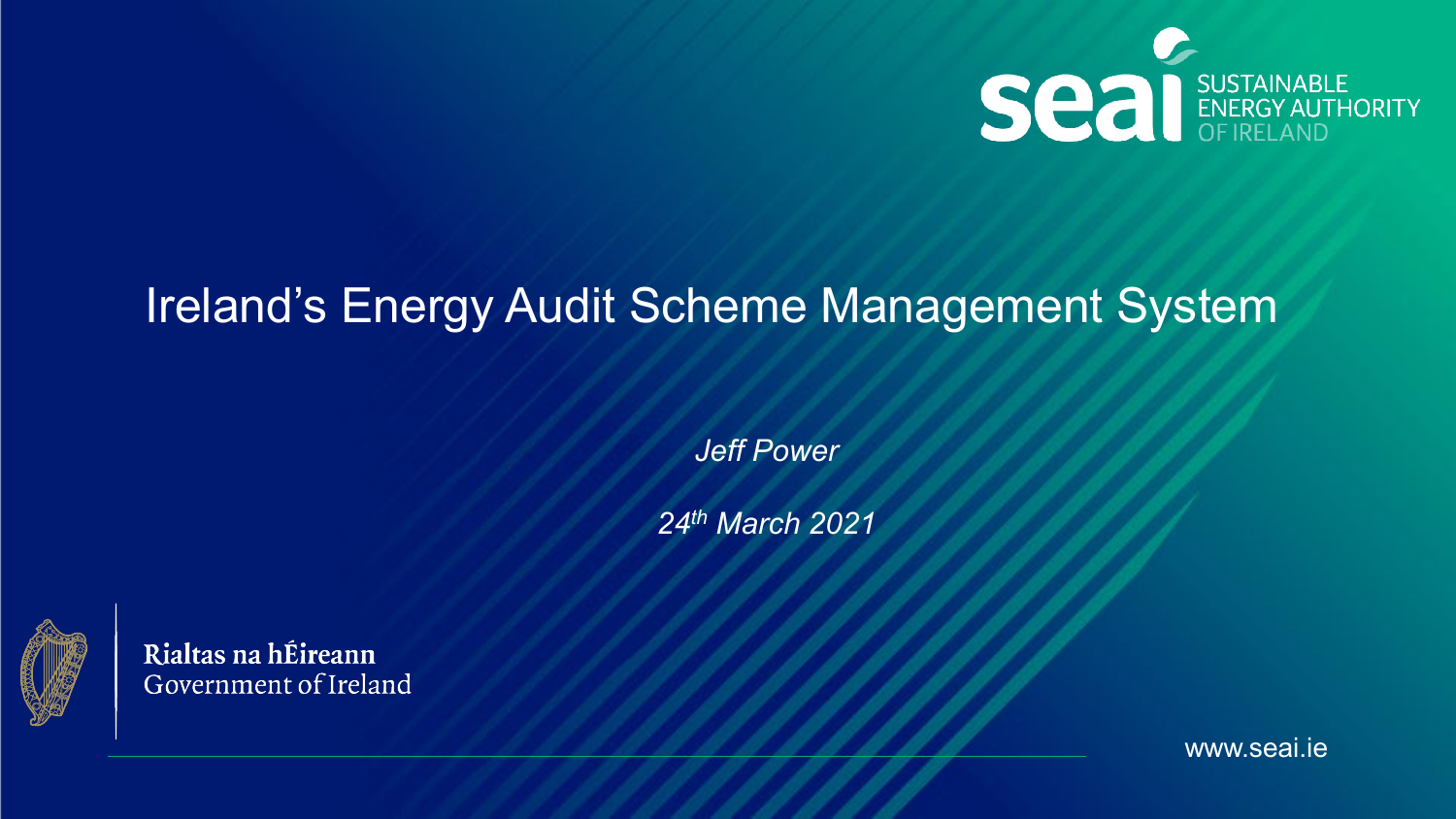#### **Overview**

**Challenges** 



The Online Reporting System



Implementation & Data Capabilities



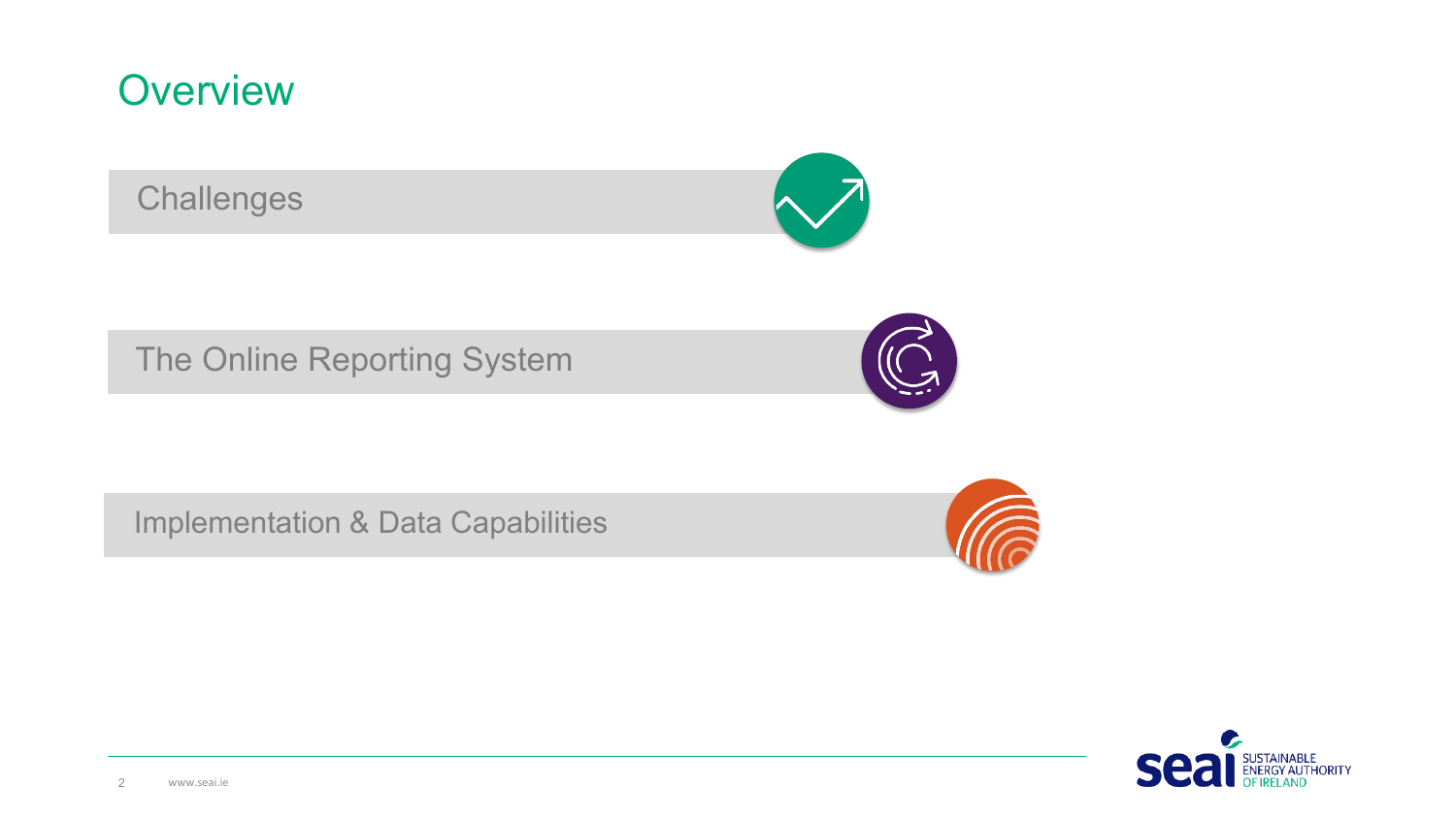#### **Challenges**



Identifying potentially obligated parties



Deciphering which Data to collect.



Email and contacts for all obligated entities



Connecting the legacy manual system with the new

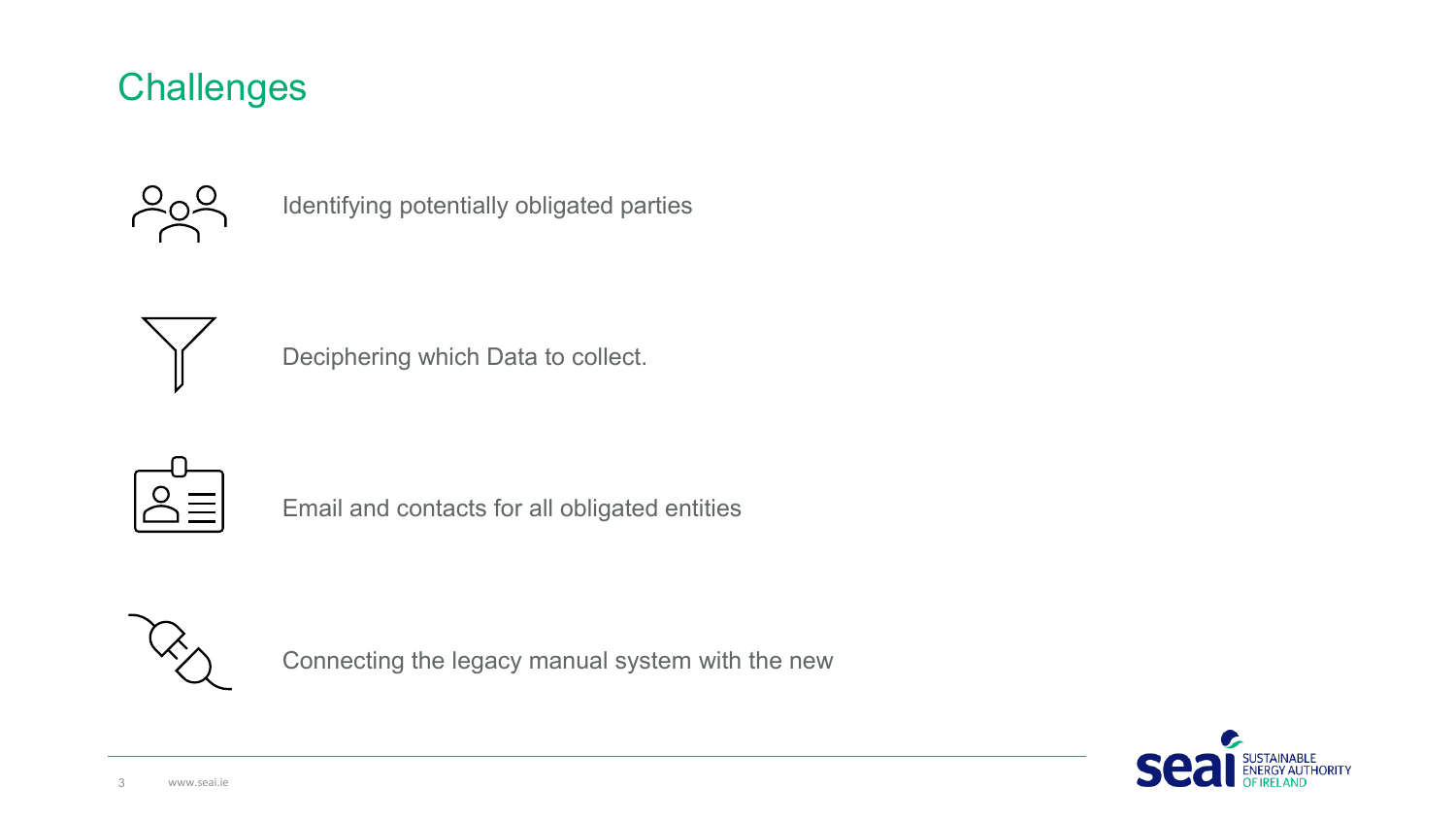## The Online Reporting System – Obligated Entity



**IGY AUTHORITY**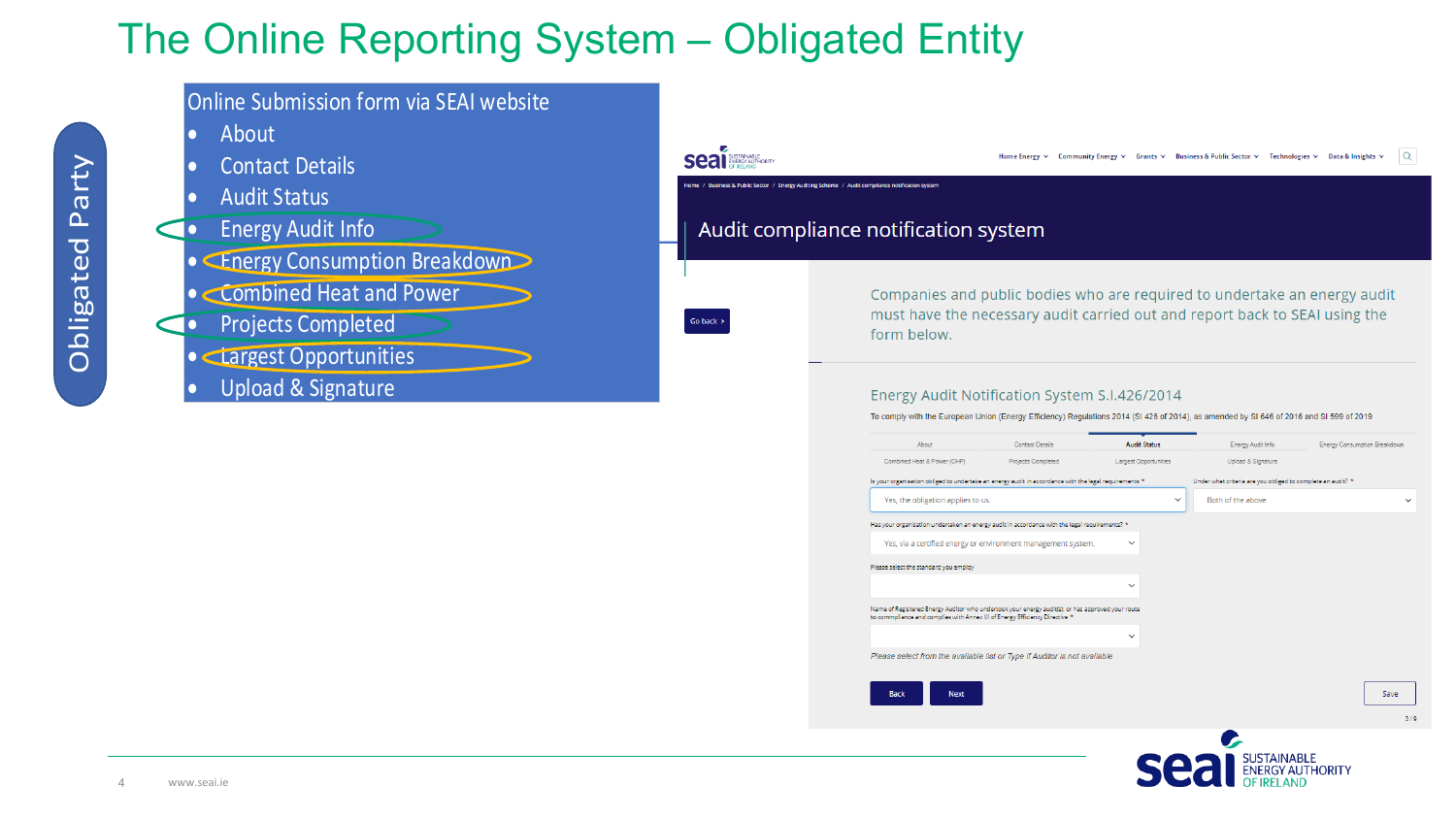# The Online Reporting System – Background System Operation



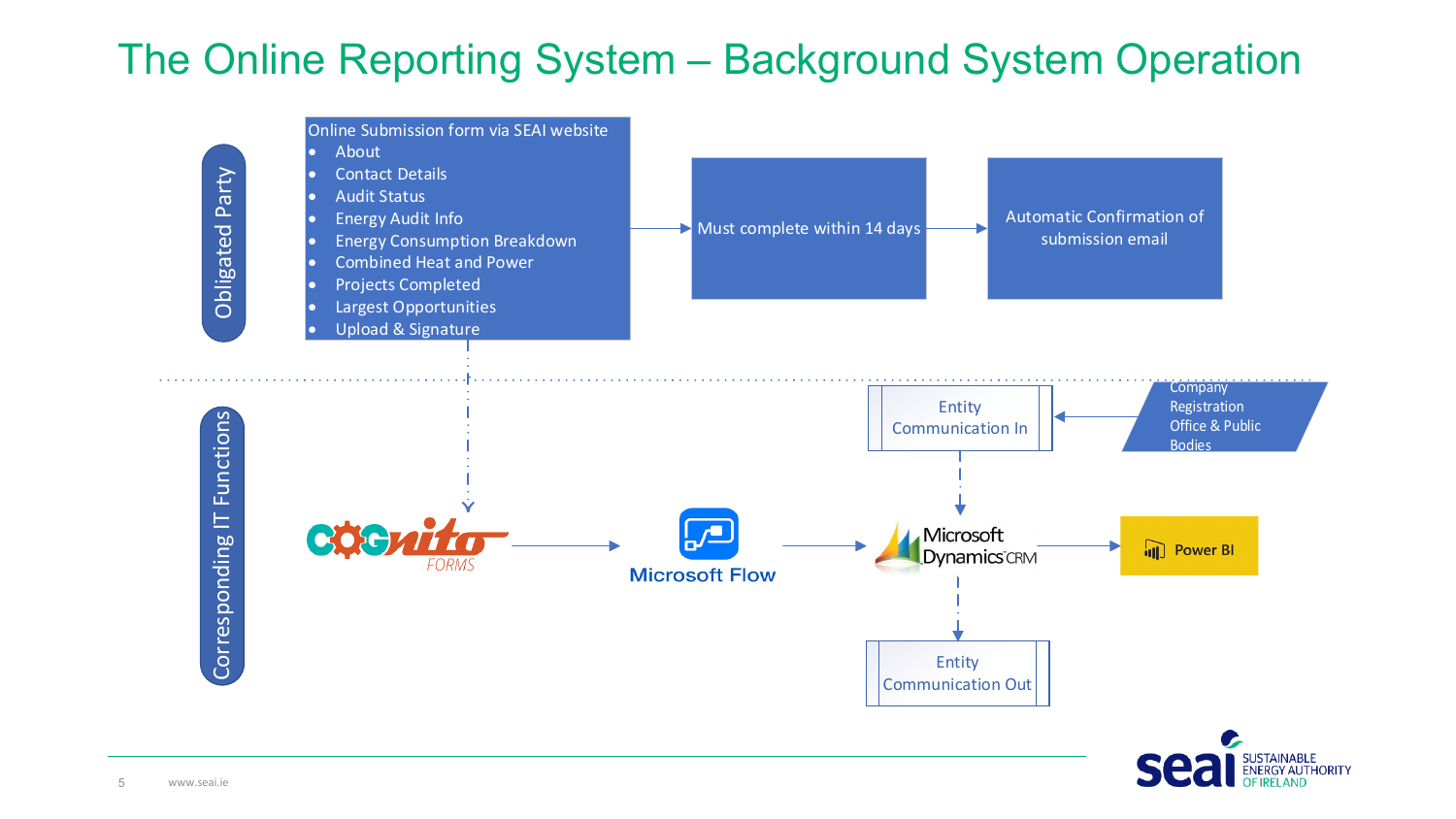#### Implementation







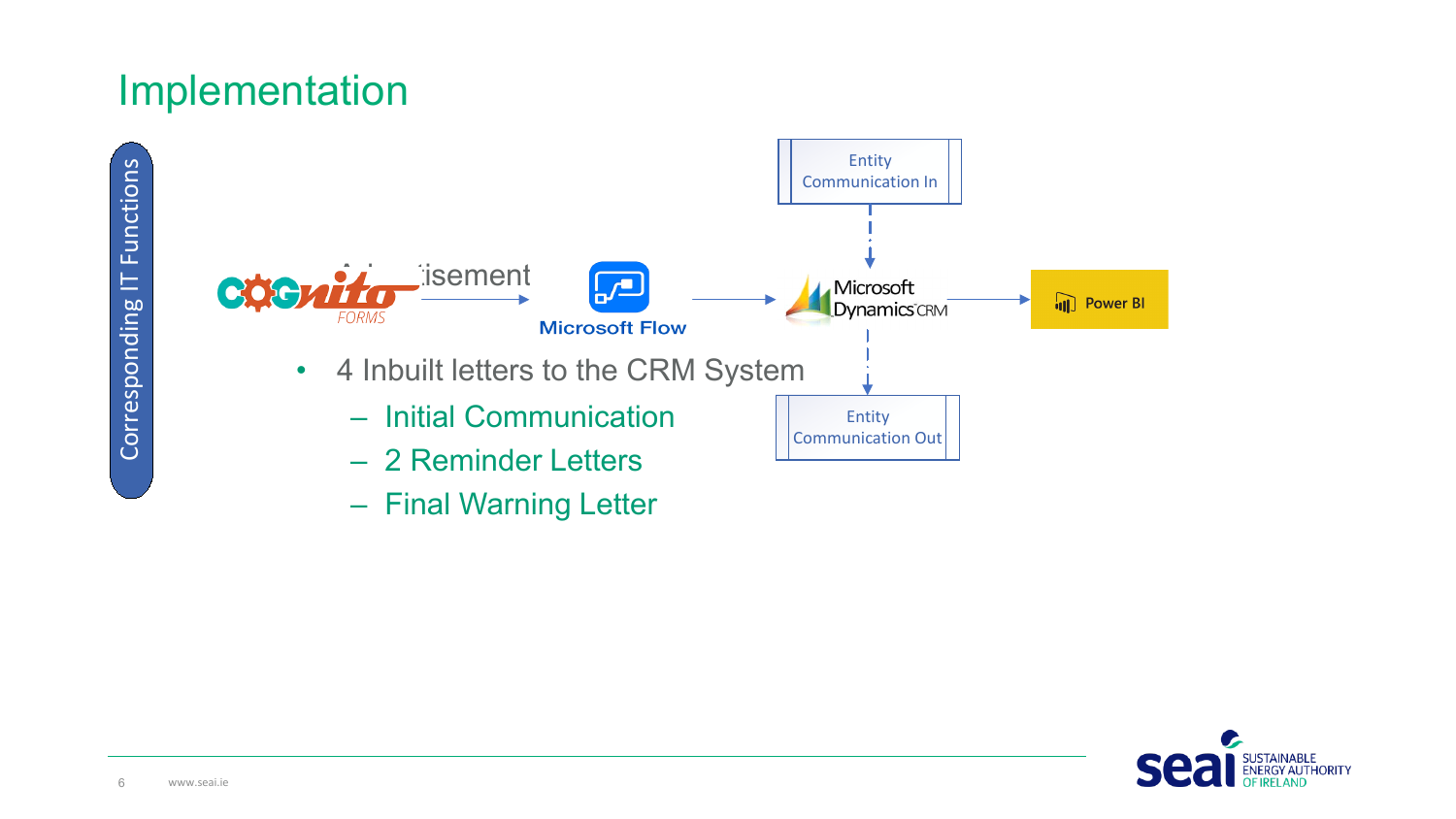### Data Capabilities